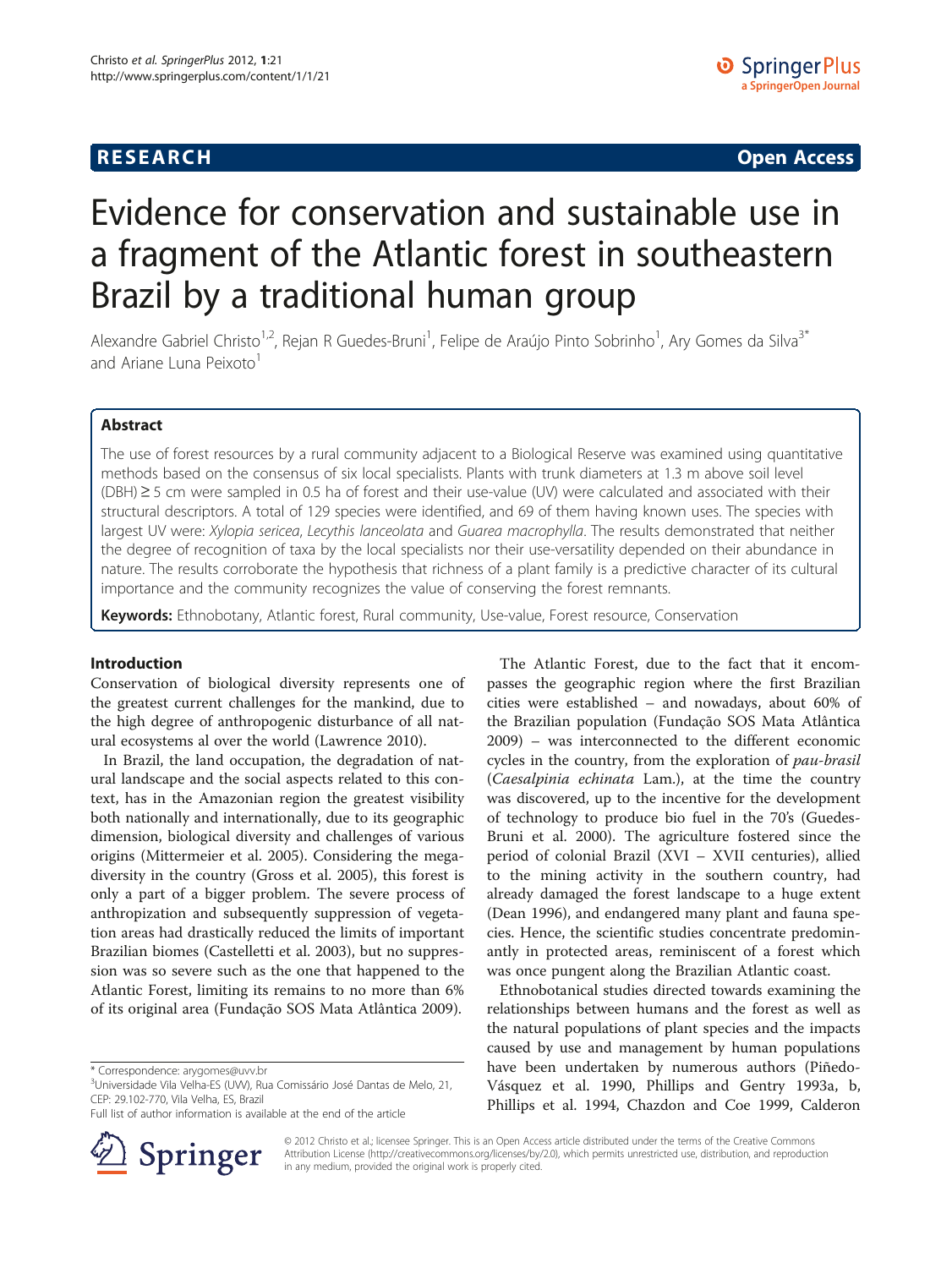[et al. 2000](#page-10-0), [Galeano 2000, Aguilar and Condit 2001](#page-10-0), [Torre-Cuadros and Islebe 2003](#page-11-0)), but they are still incipient for a megadiverse country such as Brazil ([Prance](#page-10-0) [et al. 1987](#page-10-0), [Cunha and Albuquerque 2006, Soler-Alarcón](#page-10-0) [and Peixoto 2008\)](#page-10-0), and contain valuable information that can assist the management of useful species and the in situ conservation of threatened species.

Various studies have shown local knowledge to be extremely important in environmental diagnoses, especially in terms of its historical comprehension and long term observations [\(Donovan and Puri 2004, Cundill et al.](#page-10-0) [2005](#page-10-0), [Chalmers and Fabricius 2007](#page-10-0)). The knowledge retained by human populations living near remnant forests, especially those near conservation areas, can help indicate options for sustainable use and *in situ* conservation of valuable resources based on the history of that community and knowledge that it transmits orally from generation to generation ([Albuquerque 1999\)](#page-10-0).

This knowledge, as well as the Atlantic Forest itself, is threatened with extinction with the death or loss of memory of the oldest citizens, and by the disinterest of the younger community members who are now living in a globalized world with its emphasis on urban values ([Christo et al. 2006\)](#page-10-0). Ethnobotanical studies are important for strengthening the cultural identity of rural communities while at the same time strengthening concepts and scientific methodologies that synergistically influence the use and conservation of natural systems as demanded by public environmental policies [\(Albuquerque et al. 2009\)](#page-10-0).

The present study sought to: (1) evaluate the use and importance of the arboreal species in an Atlantic Forest fragment as indicated by local specialists of a rural community near the Poço das Antas Biological reserve, in the municipality of Silva Jardim, Rio of Janeiro, Brazil, and (2) identify associations between the importance of these resources and their community structural absolute descriptors, such as dominance, density, and frequency.

## Study area

The Gleba Aldeia Velha rural community (22°30'20"S and 42°16'30"W) is in the municipality of Silva Jardim, on the central coast of Rio of Janeiro State, about 120 km distant from the state capital, and neighboring the Poço das Antas Biological Reserve where the predominant vegetation is Dense Ombrophilous lowland Atlantic Forest [\(Veloso et al. 1991\)](#page-11-0), in different states of maturity ([Lima et al. 2006](#page-10-0)).

Some of the inhabitants of the study community formerly lived in what is now part of the Reserve and were resettled along its borders after its creation at the end of the 1970's. Gleba Aldeia Velha is composed of approximately 60 families whose economic activities are based on small-scale agriculture, principally planting manioc (Manihot esculenta Crantz) and corn (Zea mays L.), as well as on animal husbandry, raising cattle for milk and meat [\(Christo et al. 2006\)](#page-10-0). Occasionally, some individuals take a part in activities developed by NGOs, universities and research institutions in Reserve.

## Methods

Field work was carried out between March 2007 and March 2008, when we interviewed six local specialists (men that retain specialized knowledge concerning the local native arboreal species) using questionnaires during semi-structured interviews [\(Alexiades and Sheldon 1996](#page-10-0)) focusing on their personal life histories and their relationships with, and use of, forest resources. Local specialists were 38 up to 72 year-old and they were harvesters in their majority, but sometime in the past, some of them had also worked in that area as loggers. Their instruction level was never higher than the fundamental education.

The informants were not randomly selected, as seen in [Phillips and Gentry \(1993a](#page-10-0)) but were chosen on the basis of indications from the community itself, taking into account their significant knowledge about the forest elements [\(Christo et al. 2006\)](#page-10-0). A second semi-structured interview was later held with the same local specialists to obtain information about the use (use-categories and the plant parts utilized) of the plant species harvested and the localities where they were collected.

In order to identify possible associations between species use and their natural abundance and diversity, 20 sample plots (10 x 25 m), totaling 0.5 ha, were laid out, and all individuals with DBH $\geq$  5 cm were recorded and, three branches of each species were collected to make vouchers that were deposited in the colletion of the Herbarium Barbosa Rodrigues, at the Rio de Janeiro Botanical Garden.Forest structural parameters and the analysis are found in [Christo et al. \(2009\)](#page-10-0). The nomenclatural system adopted for plant families and species scientific names was the one of the Angiosperm Phylogeny Group – APGIII ([Bremer et al. 2009](#page-10-0)). Additional ethnobotanical data was collected by way of a third series of interviews with the local specialist during walks in the sample plots. During these walks the men identified the plants by name and indicated their uses and the plant parts used. These ethnobotanical data were used to calculate the UV of each species s for each informant *i* (UV<sub>is</sub>) as well as the use-value of each species  $s$  (UV<sub>s</sub>), as proposed by [Phillips and Gentry \(1993a\)](#page-10-0).

To calculate the use-value of the plant families, the methodology suggested by [Phillips and Gentry \(1993a](#page-10-0)) and modified by [Galeano \(2000](#page-10-0)) was adopted, in which the UV for each species s belonging to family  $F$  are summed, without dividing by the total number of useful species per family. The uses identified by the local specialists were grouped into nine categories: foods, medicinal, construction, firewood, ornamental, ritualistic,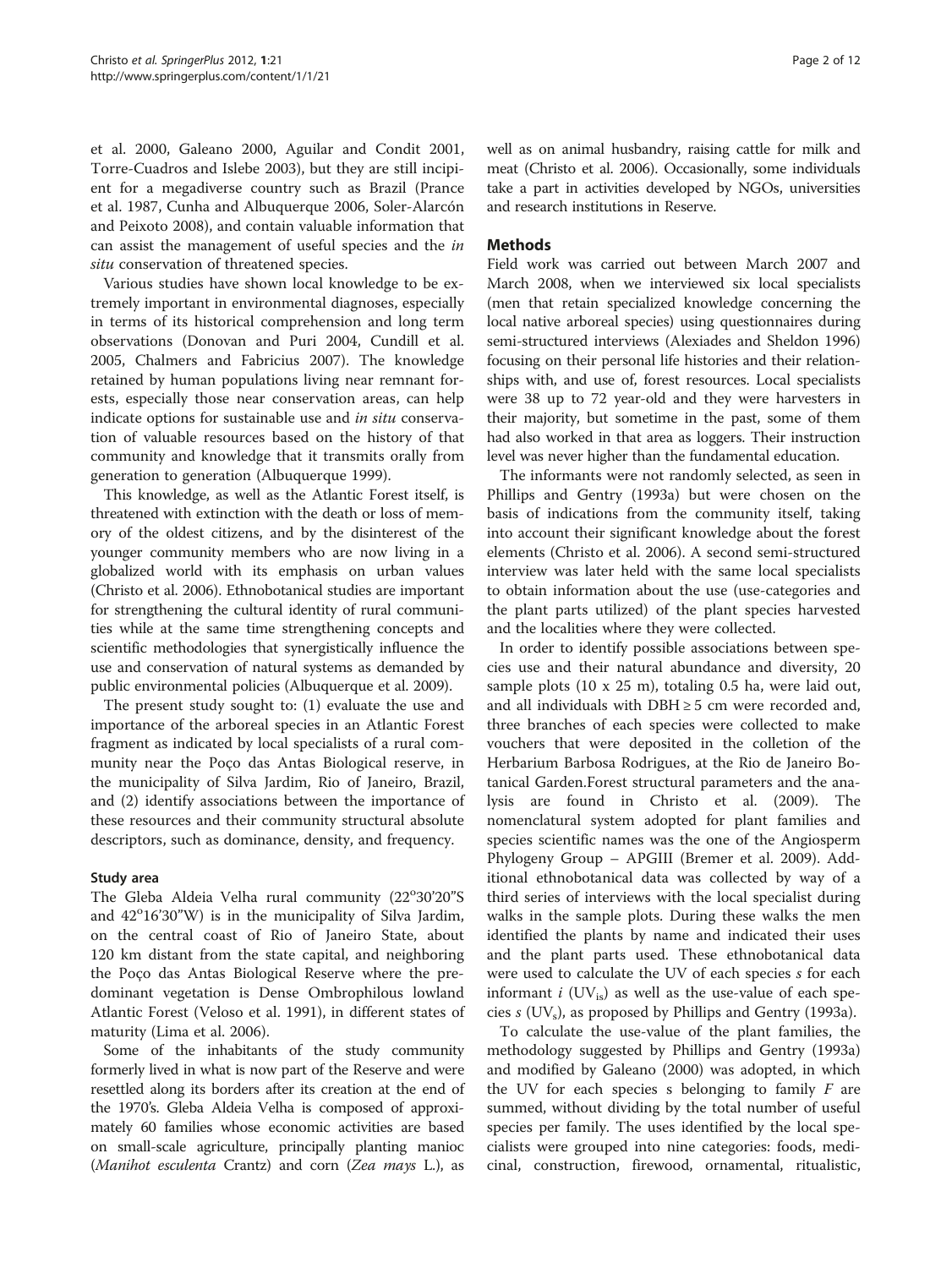technological (comprises crafts made with wood, such as toys, tool handles, furniture, and housewares) and toxic. These same categories have been used in other ethnobotanical studies that have analyzed arboreal vegetation ([Prance et al. 1987](#page-10-0), Piñedo[-Vásquez et al. 1990, Phillips](#page-10-0) [and Gentry 1993a](#page-10-0), [b, Phillips et al. 1994, Galeano 2000](#page-10-0), [Torre-Cuadros and Islebe 2003\)](#page-11-0).

Plants included within the category "firewood" are normally grouped within the category "technology" ([Phillips and Gentry 1993a\)](#page-10-0), but here we considered them as distinct categories, in light of the importance that firewood use has for the local community - as identified by [Christo et al. \(2006](#page-10-0)), and corroborating with the categories adopted by [Galeano \(2000](#page-10-0)) and [Cunha and](#page-10-0) [Albuquerque \(2006\)](#page-10-0).

Linear regression analysis was used to identify the association between the importance of each species for the local specialists in relation to its availability, comparing the use-value of each species with the structural descriptors of density and dominance, and with the richness of the plant families.

The identification of the botanical families that were sub-utilized or highly used, in relation to their species richness, was performed by processing the residuals obtained by the linear regression calculated with an independent variable (richness) and a dependent variable (the use-value of the family), following Phillips and [Gentry \(1993a](#page-10-0)) and [Galeano \(2000\)](#page-10-0). Assuming  $\alpha = 0.05$ , the families that have residual values either greater or lesser than 1.96 were identified as families that are either super- or sub-utilized respectively in relation to the richness values obtained in the structural analysis of the forest [\(Phillips and Gentry 1993a](#page-10-0)).

Samples of all botanical material were collected with the indication of the informant and identified using analytical keys, taxonomic reviews, comparisons with herbarium collections and with the help of taxonomists. The classification system adopted follows APG III (2009). All voucher material was deposited in the herbarium of the Rio de Janeiro Botanical Garden (RB). See [Christo et al.](#page-10-0) [\(2009](#page-10-0)) for A. G. Christo's collection numbers.

## Results and discussion

In the fragment sampled, a total of 734 individual plants were recorded, belonging to 129 species in 41 families (Table [1\)](#page-3-0). Concerning the ethnobotanical results, nearly 53.49% of the species (69) and 78.20% (574) of the individuals were recognized by the local specialists as having some kind of utility.

The state of forest provides much information about past economic activities. For instance in spite of the impacts produced by lumber industry, it is, the principal reason for the existing traditional knowledge even four decades after that activity had ceased. There is an intricate web of relationships in natural areas that keep in contact people and situations like: rural workers; lumber industry activities; scientists; environmentalists; NGOs; local politicians; forest resources scarcity; trustworthy economic alternatives to rural workers; and conflicting interests among groups.

Studies in Amazonian forest areas have shown the highest use-values, from 60 up to 98% of species ([Piñedo-Vásquez et al. 1990](#page-10-0), [Phillips et al. 1994, Galeano](#page-10-0) [2000](#page-10-0), [Soler-Alarcón and Peixoto 2008](#page-10-0)). The only available data for the Atlantic Rain Forest is 100% [\(Cunha](#page-10-0) [and Albuquerque 2006\)](#page-10-0), where all of 42 shrub and tree species were used by local human communities.

A total of 30 uses were registered for the species that were grouped in eight categories, and among them, construction (11 indications), and technology (10) comprised most of the indications. Most of the species demonstrated low levels of use-versatility, ranging from one up to four uses.

The traditional specialists studied recognized the importance of conserving the remnant forests as a way of protecting the resources they use, thus presenting the possibility of recruiting them as front-line agents for the conservation and management of the Atlantic Forest, a forest that is currently too reduced of its original area in Rio of Janeiro State.

[Cunha and Albuquerque \(2006\)](#page-10-0) reported finding six up to ten uses for 15 species (among the 42 reported as being useful), while [Soler-Alarcón and Peixoto \(2008](#page-10-0)) reported that 43% of the 185 species inventoried in an area of Amazonian Forest, ranging from six up to ten uses.

The construction category had the largest number of useful species cited (40 spp.), followed by firewood (24), and then technology (20) (Figure [1\)](#page-6-0). When considering the total numbers of citations, construction had 51.77% of the use-indications of the local specialists, while 22.79% were indications for technological purposes, and 18.56% for firewood.

The background of the traditional specialists had a very strong influence on the results of the research reported here, as these men were predominantly exwood harvesters and most of their knowledge about the forest was focused on tree species used as timber, as could be observed during the fieldwork. There was an intense activity in traditional economy as a consequence of the lumber industry in the 1940's that were spread throughout the central coastal area of Rio of Janeiro. Their former occupations explain their accuracy in recognizing fully 78.20% of the arboreal individuals sampled and 53.49% of the species encountered.

Most of the species had low UV and only a few had a high number of uses according to the traditional specialists, indicating that each species has essentially only one typical use. Considering the distribution of the number of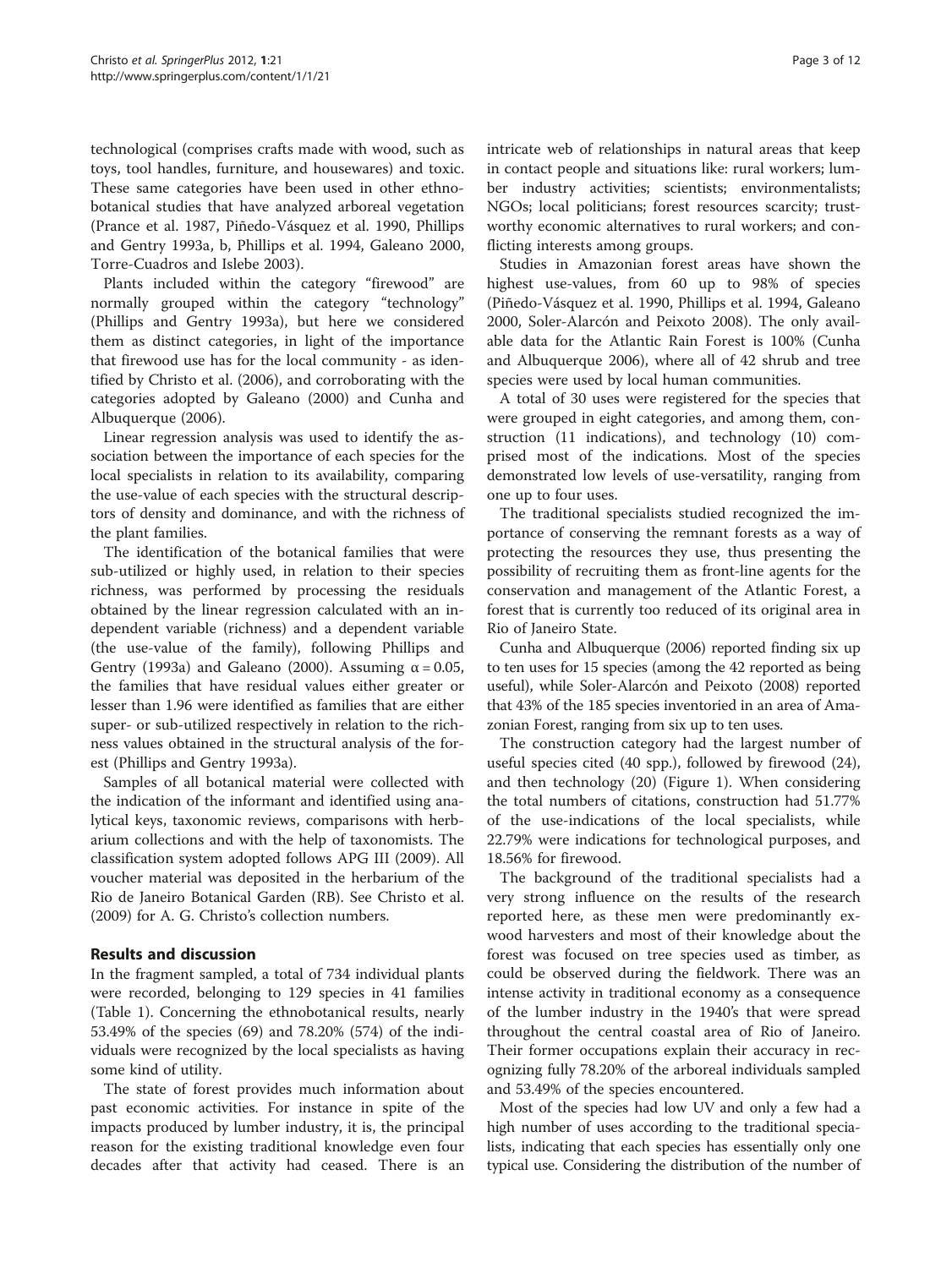<span id="page-3-0"></span>Table 1 Use-value and structural descriptors of the arboreal species considered useful by local specialists in rural community, Brazil, presented in decreasing absolute dominance order (Ab.Dom)

| <b>Species</b>                                         | Ab.Dom | Ab.Freq. | Ab.Dens | UV       |
|--------------------------------------------------------|--------|----------|---------|----------|
| Piptocarpha macropoda (DC.) Baker                      | 1.1184 | 24.0     | 35.0    | 1.50     |
| Tapirira guianensis Aubl.                              | 1.1021 | 24.0     | 45.0    | 2.17     |
| Aparisthmium cordatum Baill.                           | 1.0587 | 102.0    | 75.0    | 1.20     |
| Guapira opposita (Vell.) Reitz                         | 1.0543 | 86.0     | 80.0    | 1.00     |
| Xylopia sericea A. St.-Hil.                            | 0.9801 | 34.0     | 55.0    | 3.40     |
| Albizia polycephala (Benth.) Killip                    | 0.8578 | 32.0     | 25.0    | 2.17     |
| Malpighiaceae 1                                        | 0.8163 | 34.0     | 35.0    | 1.40     |
| Guatteria xylopioides R.E.Fr.                          | 0.7319 | 38.0     | 50.0    | 1.80     |
| Malouetia arborea (Vell.) Miers                        | 0.6146 | 6.0      | 15.0    | 1.80     |
| Cabralea canjerana (Vell.) Mart.                       | 0.5618 | 40.0     | 65.0    | 2.40     |
| Hieronyma oblonga (Tul.) Müll. Arg.                    | 0.5278 | 22.0     | 35.0    | 1.83     |
| Pogonophora schomburgkiana Miers                       | 0.5096 | 22.0     | 15.0    | 1.67     |
| Siparuna brasiliensis (Spreng.) A. DC.                 | 0.4940 | 44.0     | 55.0    | 1.20     |
| Lacistema pubescens Mart.                              | 0.4860 | 68.0     | 60.0    | 1.00     |
| Annona cacans Warm.                                    | 0.4635 | 4.0      | 10.0    | $\circ$  |
| Nectandra oppositifolia Nees & Mart.                   | 0.4608 | 22.0     | 30.0    | 1.67     |
| Virola oleifera (Schott) A.C. Sm.                      | 0.4349 | 14.0     | 20.0    | 1.75     |
| Alchornea triplinervia (Spreng.) Müll. Arg.            | 0.4245 | 6.0      | 10.0    | 2.60     |
| Jacaranda micrantha Cham.                              | 0.3940 | 10.0     | 20.0    | 2.60     |
| Simarouba amara Aubl.                                  | 0.3844 | 10.0     | 25.0    | 1.50     |
| Myrcia anceps O. Berg                                  | 0.3752 | 56.0     | 45.0    | 1.17     |
| Cupania racemosa (Vell.) Radlk.                        | 0.3171 | 16.0     | 35.0    | 1.20     |
| Rinorea quianensis Aubl.                               | 0.3144 | 30.0     | 35.0    | 1.60     |
| Ocotea divaricata (Nees) Mez                           | 0.2905 | 36.0     | 55.0    | 1.67     |
| Asteraceae 1                                           | 0.2899 | 6.0      | 15.0    | 1.00     |
| Aniba firmula (Nees & Mart.) Mez                       | 0.2739 | 32.0     | 45.0    | 2.50     |
| Chrysophyllum lucentifolium Cronquist                  | 0.2568 | 2.0      | 5.0     | $\circ$  |
| Bathysa mendoncaei K. Schum.                           | 0.2440 | 46.0     | 45.0    | 1.00     |
| Ocotea schottii (Meisn.) Mez                           | 0.2214 | 10.0     | 15.0    | 1.00     |
| Miconia cinnamomifolia (DC.) Naudin                    | 0.1954 | 8.0      | 15.0    | 1.60     |
| Eugenia oblata Roxb.                                   | 0.1925 | 8.0      | 15.0    | 1.80     |
| Rollinia dolabripetala (Raddi) R.E. Fr.                | 0.1857 | 8.0      | 15.0    | $\circ$  |
| Cupania furfuracea Radlk.                              | 0.1776 | 26.0     | 35.0    | 1.25     |
| Astrocaryum aculeatissimum (Schott) Burret             | 0.1618 | 20.0     | 30.0    | 1.00     |
| Vitex polygama Cham.                                   | 0.1585 | 2.0      | 5.0     | $\circ$  |
| Cecropia hololeuca Mig.                                | 0.1562 | 12.0     | 15.0    | 1.60     |
| Siparuna reginae (Tul.) A.DC.                          | 0.1552 | 14.0     | 25.0    | $\Omega$ |
| Phyllostemonodaphne geminiflora Kosterm.               | 0.1484 | 4.0      | 10.0    | 1.67     |
| Calyptranthes lucida Mart. ex DC.                      | 0.1415 | 18.0     | 30.0    | $\circ$  |
| Pseudopiptadenia contorta (DC.) G.P. Lewis & M.P. Lima | 0.1412 | 8.0      | 15.0    | 1.50     |
| Roupala sculpta Sleumer                                | 0.1336 | 10.0     | 15.0    | 1.20     |
| Ormosia cf. minor Vogel                                | 0.1332 | 8.0      | 20.0    | 1.00     |
| Marlierea obscura O. Berg                              | 0.1318 | 2.0      | 5.0     | $\circ$  |
| Hirtella angustifolia Schott ex Spreng.                | 0.1278 | 4.0      | 5.0     | 2.25     |
| Himatanthus bracteatus (A. DC.) Woodson                | 0.1268 | 16.0     | 25.0    | 1.00     |
| Ocotea diospyrifolia (Meisn.) Mez                      | 0.1231 | 10.0     | 20.0    | 1.20     |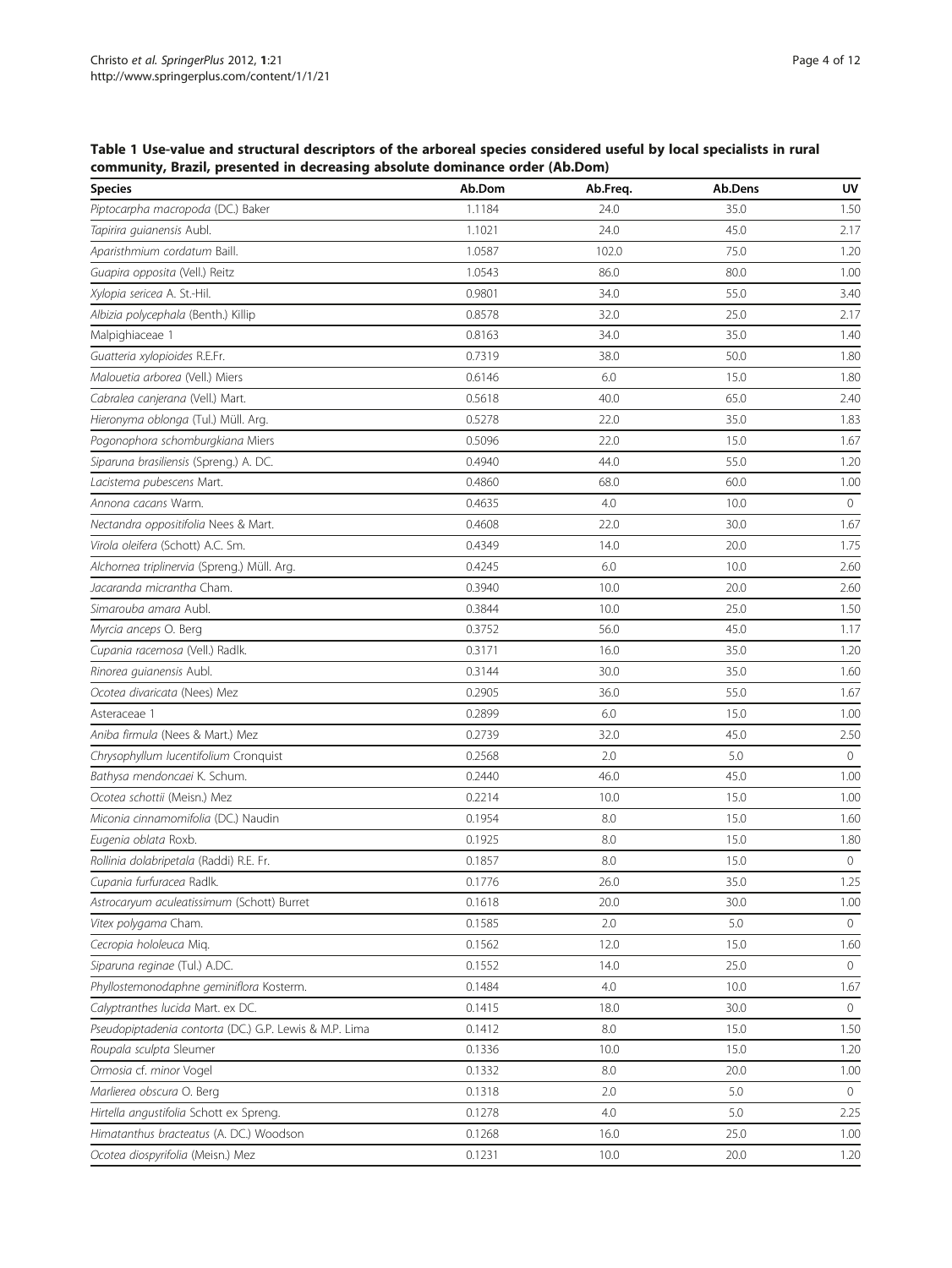Table 1 Use-value and structural descriptors of the arboreal species considered useful by local specialists in rural community, Brazil, presented in decreasing absolute dominance order (Ab.Dom) (Continued)

| 0.1226 | 30.0 | 40.0    | $\circ$             |
|--------|------|---------|---------------------|
| 0.1129 | 6.0  | 15.0    | 1.83                |
| 0.1121 | 6.0  | 10.0    | 2.20                |
| 0.1116 | 32.0 | 50.0    | 0                   |
| 0.1063 | 8.0  | 15.0    | 2.80                |
| 0.0989 | 20.0 | 40.0    | $\circ$             |
| 0.0913 | 6.0  | 5.0     | 2.50                |
| 0.0903 | 8.0  | 15.0    | 1.20                |
| 0.0878 | 6.0  | 15.0    | 0                   |
| 0.0860 | 12.0 | 25.0    | $\mathbf 0$         |
| 0.0839 | 14.0 | 25.0    | 1.33                |
| 0.0794 | 18.0 | 20.0    | 1.20                |
| 0.0792 | 8.0  | 20.0    | 2.00                |
| 0.0758 | 2.0  | 5.0     | 1.67                |
| 0.0731 | 4.0  | 10.0    | 1.17                |
| 0.0673 | 8.0  | 20.0    | 1.20                |
| 0.0628 | 8.0  | 20.0    | $\mathbf 0$         |
| 0.0577 | 2.0  | 5.0     | $\circ$             |
| 0.0576 | 4.0  | 10.0    | $\circ$             |
| 0.0557 | 14.0 | 25.0    | $\circ$             |
| 0.0540 | 4.0  | 5.0     | $\circ$             |
| 0.0534 | 4.0  | 5.0     | $\circ$             |
| 0.0473 | 6.0  | 5.0     | $\circ$             |
| 0.0447 | 4.0  | 10.0    | $\mathbf{0}$        |
| 0.0422 | 2.0  | 5.0     | 1.00                |
| 0.0367 | 2.0  | 5.0     | 1.00                |
| 0.0365 | 2.0  | 5.0     | $\circ$             |
| 0.0342 | 10.0 | 20.0    | $\circ$             |
| 0.0337 | 2.0  | 5.0     | 1.33                |
| 0.0302 | 4.0  | 10.0    | $\mathbf 0$         |
| 0.0300 | 8.0  | 20.0    | $\circ$             |
| 0.0299 | 4.0  | 10.0    | $\mathsf{O}\xspace$ |
| 0.0294 | 2.0  | 5.0     | $\mathbf 0$         |
| 0.0276 | 6.0  | 15.0    | 1.20                |
| 0.0275 | 4.0  | 10.0    | 0                   |
| 0.0270 | 8.0  | 15.0    | 0                   |
| 0.0268 | 2.0  | 5.0     | 0                   |
| 0.0265 | 2.0  | 5.0     | 0                   |
| 0.0253 | 2.0  | 5.0     | 0                   |
| 0.0241 | 4.0  | 10.0    | 0                   |
| 0.0226 | 4.0  | 10.0    | $\circ$             |
| 0.0215 | 6.0  | 15.0    | 1.20                |
| 0.0212 | 2.0  | $5.0\,$ | 0                   |
| 0.0201 | 2.0  | 5.0     | 0                   |
| 0.0200 | 4.0  | 5.0     | $\circ$             |
| 0.0199 | 4.0  | 10.0    | $\circ$             |
| 0.0198 | 4.0  | 5.0     | 1.17                |
|        |      |         |                     |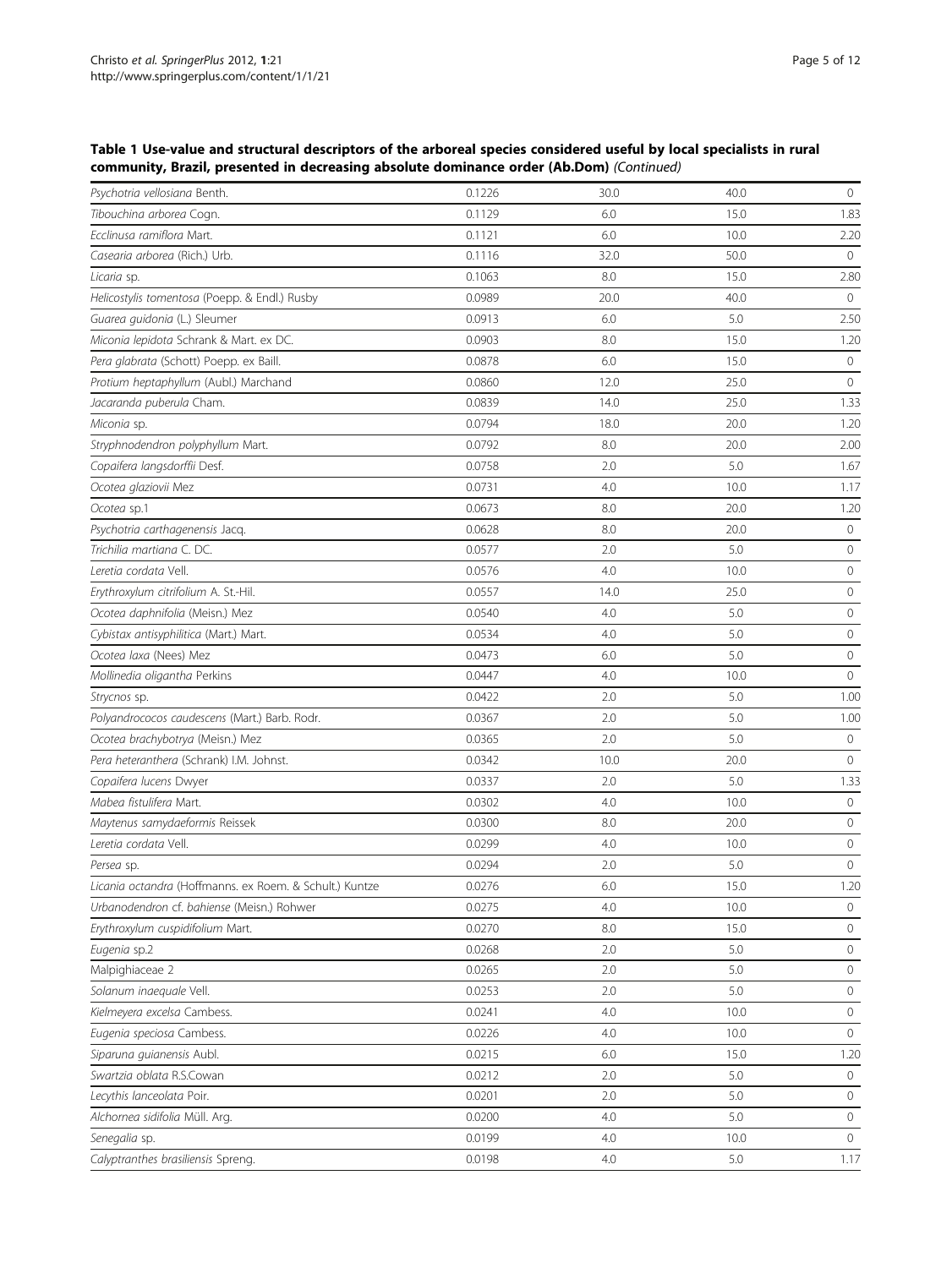Table 1 Use-value and structural descriptors of the arboreal species considered useful by local specialists in rural community, Brazil, presented in decreasing absolute dominance order (Ab.Dom) (Continued)

| Euterpe edulis Mart.                                    | 0.0190 | 6.0 | 15.0 | 1.33                |
|---------------------------------------------------------|--------|-----|------|---------------------|
| Pseudobombax grandiflorum (Cav.) A. Robyns              | 0.0175 | 2.0 | 5.0  | $\overline{0}$      |
| Calophyllum brasiliense Cambess.                        | 0.0158 | 2.0 | 5.0  | 2.40                |
| Lecythis lanceolata Poir.                               | 0.0156 | 4.0 | 10.0 | 1.20                |
| Myrsine coriacea (Sw.) R. Br. ex Roem. & Schult.        | 0.0153 | 2.0 | 5.0  | 1.00                |
| Guarea kunthiana A. Juss.                               | 0.0151 | 4.0 | 5.0  | 2.00                |
| Myrcia splendens (Sw.) DC.                              | 0.0148 | 2.0 | 5.0  | $\circ$             |
| Eugenia sp.3                                            | 0.0143 | 2.0 | 5.0  | $\mathsf{O}\xspace$ |
| Eugenia sp.1                                            | 0.0140 | 2.0 | 5.0  | 1.50                |
| Cupania sp.                                             | 0.0134 | 2.0 | 5.0  | $\overline{0}$      |
| Handroanthus heptaphyllus Mattos                        | 0.0132 | 4.0 | 10.0 | $\overline{0}$      |
| Calyptranthes cf. lanceolata O. Berg                    | 0.0129 | 2.0 | 5.0  | $\circ$             |
| Ocotea sp.2                                             | 0.0125 | 2.0 | 5.0  | $\circ$             |
| Licania octandra (Hoffmanns. ex Roem. & Schult.) Kuntze | 0.0120 | 2.0 | 5.0  | $\circ$             |
| Trichilia casaretti C. DC.                              | 0.0116 | 2.0 | 5.0  | $\overline{0}$      |
| Pouteria bangii (Rusby) T.D. Penn.                      | 0.0113 | 4.0 | 5.0  | 1.20                |
| Cupania schizoneura Radlk.                              | 0.0108 | 2.0 | 5.0  | 1.20                |
| Guarea macrophylla Vahl                                 | 0.0107 | 4.0 | 10.0 | 2.67                |
| Inga tenuis (Vell.) Mart.                               | 0.0106 | 2.0 | 5.0  | 1.00                |
| Miconia prasina (Sw.) DC.                               | 0.0101 | 4.0 | 10.0 | 0                   |
| Pourouma guianensis Aubl.                               | 0.0096 | 4.0 | 10.0 | $\mathsf{O}\xspace$ |
| Tabebuia sp.3                                           | 0.0089 | 2.0 | 5.0  | $\mathsf{O}\xspace$ |
| Eugenia magnifica Spring                                | 0.0088 | 2.0 | 5.0  | $\mathsf{O}\xspace$ |
| Myrcia sp.1                                             | 0.0086 | 2.0 | 5.0  | 0                   |
| Calyptranthes sp.                                       | 0.0070 | 2.0 | 5.0  | $\mathsf{O}\xspace$ |
| Machaerium brasiliense Vogel                            | 0.0069 | 2.0 | 5.0  | $\mathsf{O}\xspace$ |
| Duguetia pohliana Mart.                                 | 0.0064 | 2.0 | 5.0  | $\mathsf{O}\xspace$ |
| Tachigalli pilgeriana (Harms) Oliveira-Filho            | 0.0064 | 2.0 | 5.0  | $\mathsf{O}\xspace$ |
| Cupania oblongifolia Mart.                              | 0.0061 | 2.0 | 5.0  | 1.33                |
| Brosimum guianense (Aubl.) Huber                        | 0.0056 | 2.0 | 5.0  | 1.25                |
| Gomidesia sp.                                           | 0.0052 | 2.0 | 5.0  | $\circ$             |
| Cyathea corcovadensis (Raddi) Domin                     | 0.0049 | 2.0 | 5.0  | $\mathbf 0$         |
| Eugenia tinguyensis Cambess.                            | 0.0049 | 2.0 | 5.0  | $\circ$             |
| Myrtaceae 1                                             | 0.0046 | 2.0 | 5.0  | $\circ$             |
| Couepia venosa Prance                                   | 0.0044 | 2.0 | 5.0  | $\mathbb O$         |
| Simaba sp.                                              | 0.0042 | 2.0 | 5.0  | $\mathsf{O}\xspace$ |
|                                                         |        |     |      |                     |

UV = use-value, Ab.Freq= absolute frequency, Ab.Dens.= absolute density.

use-citations per family in the various use-categories (Figure [2](#page-6-0)), Lauraceae stands out in terms of the absolute number of citations, although it demonstrates low versatility among the different use categories, with its component taxa being restricted to the categories of construction and technology. Fabaceae, with a slightly smaller number of citations than Lauraceae, is distributed among six distinct use-categories: medicinal, construction, firewood, ornamental, ritualistic, and technological. The third family in number of citations was Euphorbiaceae, being cited in three categories (construction, firewood, and technology).

[Cunha and Albuquerque \(2006\)](#page-10-0) noted the importance of Fabaceae, Melastomataceae, Burseraceae, and Anacardiaceae in numbers of uses, the majority of which were related to construction and technology. In studies undertaken in two indigenous areas in the Amazonian Forest in Brazil, [Prance et al. \(1987\)](#page-10-0) indicated the families Arecaceae, Apocynaceae, Clusiaceae, and Chrysobalanaceae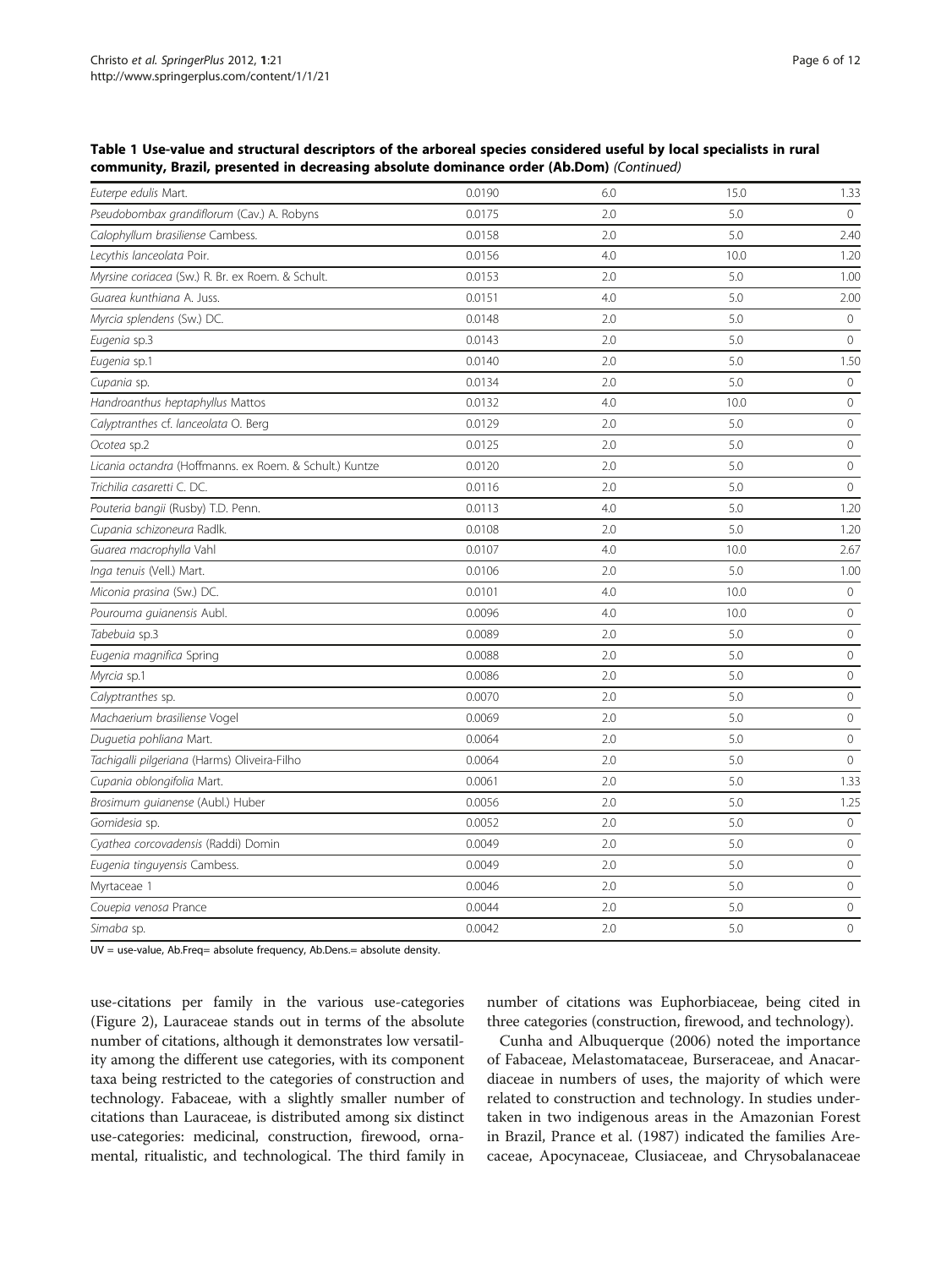<span id="page-6-0"></span>

as being most important for the Ka'apor Amerindians; while for the Tembé indigenous tribe Arecaceae, Chrysobalanaceae, Annonaceae, and Lauraceae stood out. It is worth pointing out that the families Fabaceae, Lauraceae, Melastomataceae, and Arecaceae are widely distributed in the country, occurring in many different vegetation formations, and have significant roles in the characterization of those physiognomies.

The selective extraction of lumber for construction constitutes the most common use of forest products, and they are used in residences and in shelters for domestic animals. Among all of the species encountered, 58% were used for this, and 70% of those species where used exclusively in this category. The families most indicated for construction use are Lauraceae, Fabaceae, Euphorbiaceae, Meliaceae, Melastomataceae, Annonaceae, Anacardiaceae, and Sapotaceae.

Firewood is the second largest use and included 24 species. The families most used are Sapindaceae and Euphorbiaceae, the latter having the greatest number of use-citations. Wood is directly used for cooking and for

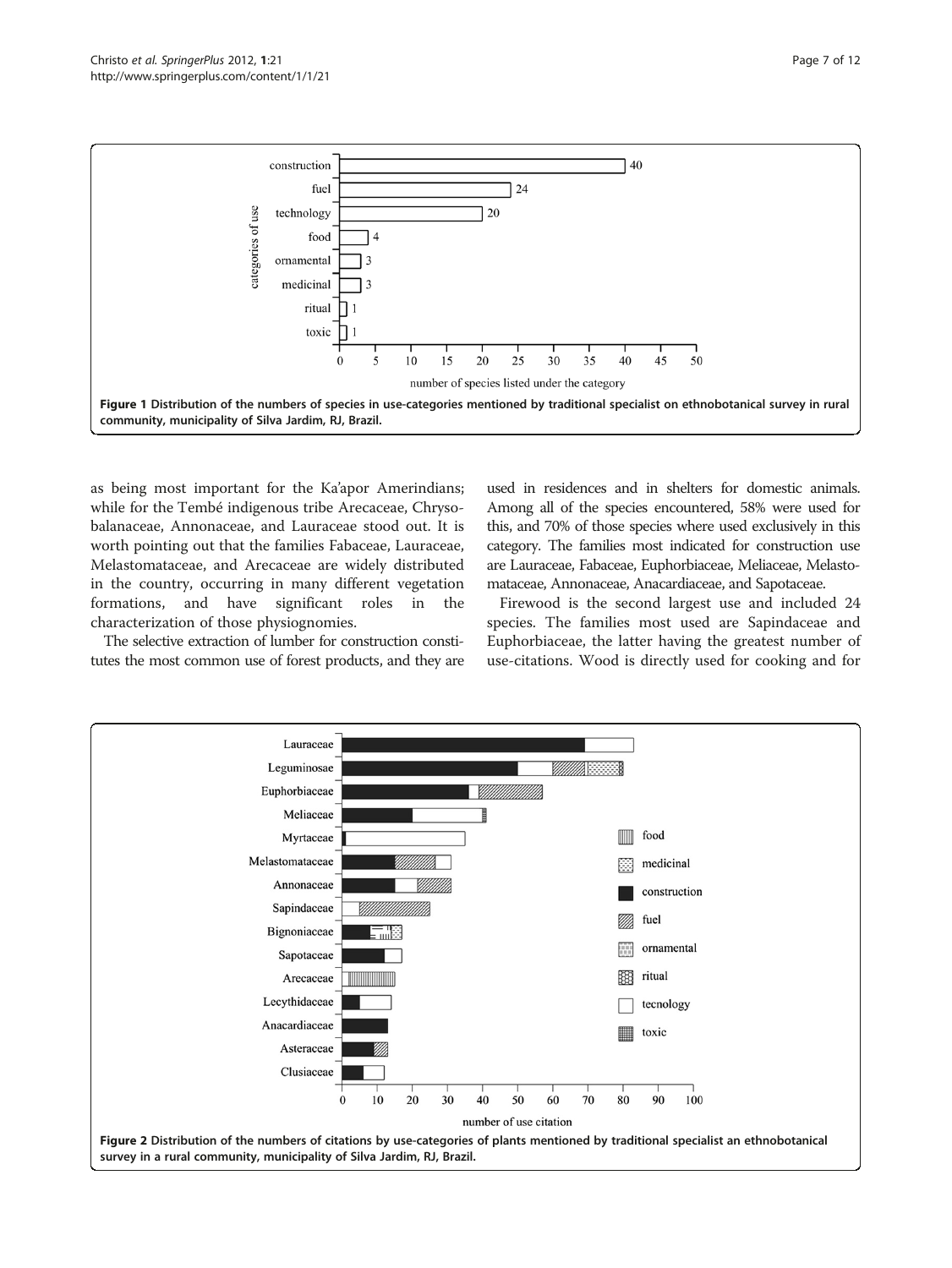<span id="page-7-0"></span>preparing manioc flour, as well as to produce charcoal. Some residences have their own charcoal-manufacturing kilns made of mud and called a charcoal hearth.

In the technology category, wood is used basically for making handles for tools as well as crates for transporting farm produce. According to some of the traditional specialists, the practice of making these wooden crates greatly reduced the number of certain plant species in the region due to excessive demand in the past for boxwood to supply an industry installed in the region.

The food uses of forest species were concentrated in Arecaceae - the source of palm-hearts. Within the fragment studied, three palm tree species are harvested for this purpose: Astrocaryum aculeatissimum, Euterpe edulis, and Polyandrococos caudescens. The search for Euterpe edulis, the most appreciated palm-heart, was responsible for the accentuated destruction of the forests of Rio of Janeiro, as this species was once very abundant along the Atlantic coast, growing even on the mountainsides. Vestiges of cut palms were found in the sample plots.

Only three species were recognized as having medicinal properties: Jacaranda puberula was indicated for treating itching, using the leaf to prepare an infusion. Copaifera langsdorffii and C. lucens were indicated for treating afflictions of the digestive system, using the plant sap. The ornamental category had three species: Jacaranda micrantha, J. puberula, and Tibouchina arborea. The traditional specialists indicated that these plants were considered ornamental due to their large size and showy flowers. Two categories had only a single species: Guarea guidonia is considered toxic to cattle; and the seeds of Ormosia cf. minor are used for adornment in Afro-Brazilian cult rituals.

The data demonstrated that the species in the fragment with high UV appeared to have low relative density (RD) – suggesting that the species with the greatest

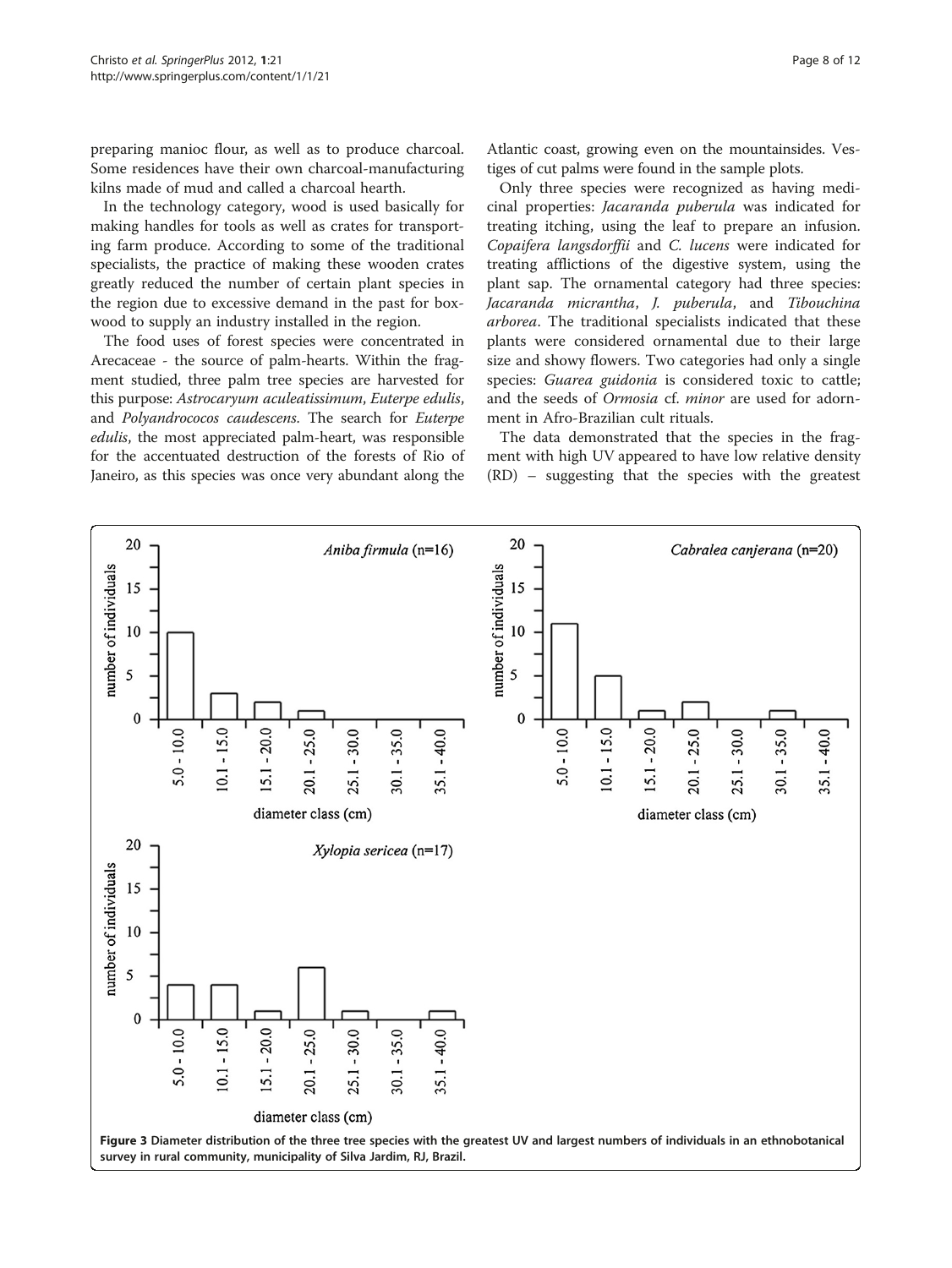versatility had reduced populations – this association was not in fact found to be significant  $(UV = 1.59 -$ 2.57\*RD;  $r^2 = 0.004$ ; F = 0.266; p > 0.05). Of the three species that stood out as having the highest UV: Xylopia sericea, Lecythis lanceolata, and Guarea macrophylla; the last two demonstrated very low RD in the study fragment (0.54 and 0.27 respectively).

A similar situation was noted in the association between high UV and high relative dominance (RDo). The results also were not significant (UV = 1.45 + 8.64\*RDo;  $r^2 = 0.049$ ; F = 3.447;  $p > 0.05$ ), although the species with the greatest UV was the species with the greatest RDo (4.54) - which may be related to the size of the population (17 individuals) and to their bulk.

In this forest fragment, at the species level, the usevalue was not dependent on either the species abundance or their dominance. It may be an indicative for conservation, because the low density or even rarity must not necessarily prevent a plant species to be taken for human use, what may endanger them. Some plant species of rare occurrence in Atlantic Rain Forest inventories, with a single individual per hectare, may represent more than 50% of the sampled taxa, which contributes to the high diversity indexes of these forests ([Guedes-Bruni et al. 2009](#page-10-0)). This rarity pattern must be

taken into account before drawing conclusions about the eventual results from the management by local people.

The analysis of diameter distributions of the three species with the highest UV and populations of greater than 15 individuals (Figure [3](#page-7-0)) demonstrated that Aniba firmula and Cabralea canjerana had inverted "J" distribution patterns, indicating typical demographic regeneration patterns. Xylopia sericea, on the other hand, did not demonstrate this pattern, suggesting problems during its regeneration process in a given stage of the community, or an alteration directly related to the taxon. In examining the structural descriptors of this species and associating them to ethnobotanical data, it could be seen that Xylopia sericea is heavily used for constructing roofs for local residences, and trees with stem diameters between 5 and 20 cm are preferentially harvested. This specific diameter selection results in reduced numbers of individuals in the first two diameter classes in the forest fragment studied. Those individuals not selectively harvested will grow and occupy the canopy layer at maturity, making up the tallest individuals in the fragment.

The association between the use-value of a given family and its richness (Figure 4) was significant and positive  $(UV_f = 1.02 + 0.66^*N$ .Spp;  $r^2 = 0.723$ ;  $F = 70.542$ ;  $p < 0.0001$ ). The best predictor of a species' usefulness is therefore

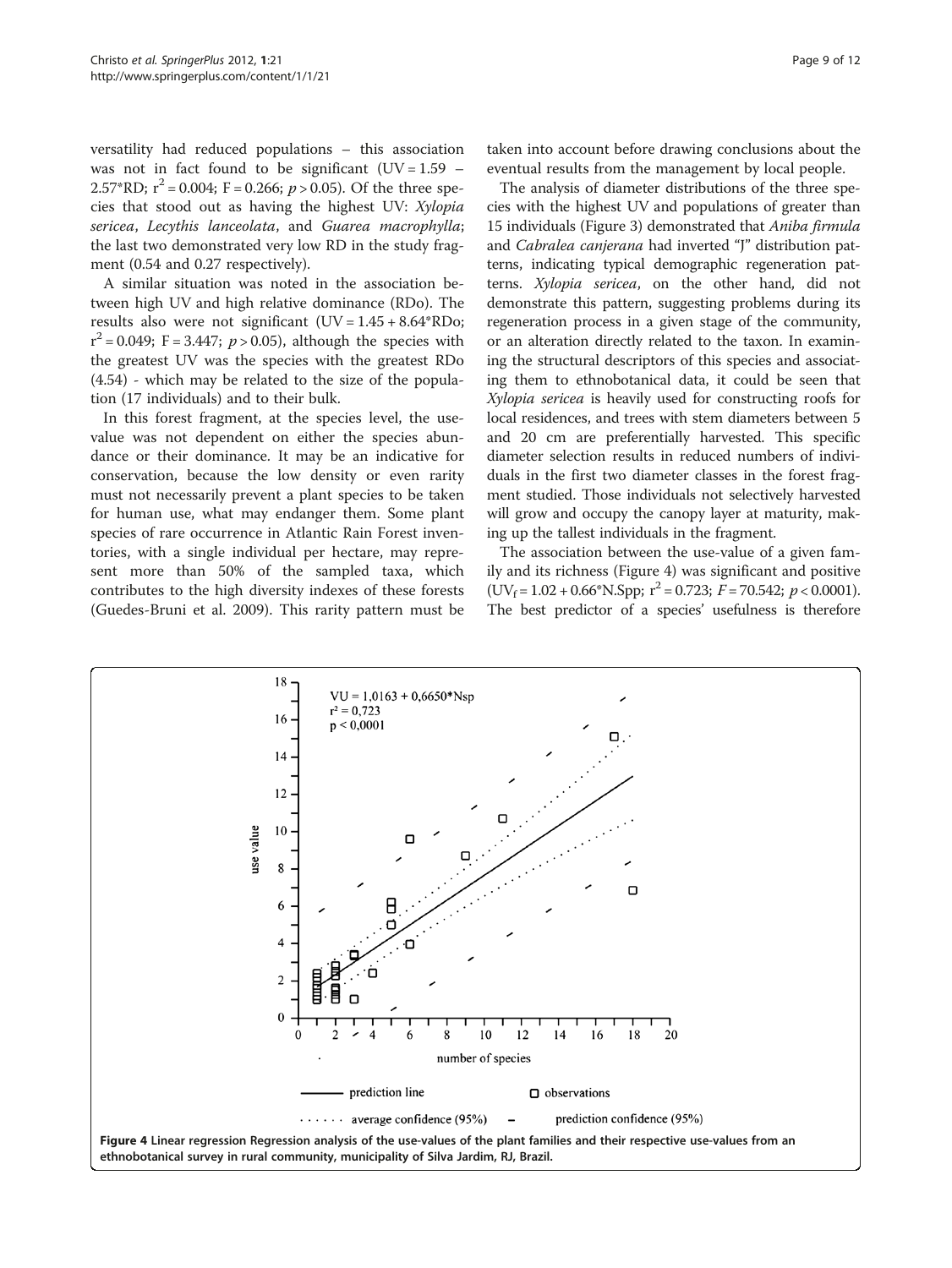

associated with family richness, corroborating the results reported by [\(Moerman 1996\)](#page-10-0).

In the residual plots (Figure 5), the families are represented by observation points. Assuming  $\alpha$  = 0.05, the family Myrtaceae is apparently under-used in light of its high species richness, considering the low use-values attributed to it by the traditional specialists. In spite of the fact that this family is recognized as having a large number of species in the Atlantic Forest, these plants were basically only used to make tool handles, as they have smooth trunks and their soft-textured wood is comfortable to grip. Additionally, the species sampled possess a shrubby habitus and thus less valued by the traditional specialists who are more interested in lumber species. Meliaceae, however, was over-used due to its low richness but high use-value. Six species of this family occurred in the area, all of them valued for producing wood used in house construction and for making furniture.

[Larrère](#page-10-0) et al. [\(2003](#page-10-0)) observed that "Biodiversity is the result of the interaction of natural processes and human activities acting over long time scales. Human activities are not necessarily unfavorable to biological diversity. Conservation, in itself, is not restricted solely to nature but includes human culture". As such, traditional knowledge concerning the uses and populations sizes of forest species should be consulted when preparing proposals for management activities that intend to conserve plant resources and when developing sustainable alternatives to guarantee the permanence and well-being of those rural communities.

Interdisciplinary investigations that evaluate the structure of forest fragments together with the use of those resources by traditional rural communities can provide important information for future in situ conservation programs, while at the same time offering the prospect of sustainable management and use of natural products by those same communities.

## Conclusions

The knowledge accumulated by local specialists during their work harvesting native trees had influenced their manner of seeing the forest, and even though they were assisting a scientific research project (and were aware of the importance of conserving the forest as a whole), these specialists consistently attributed greater value to arboreal species, especially those valued as lumber species. When considering the total number of use-citations to construction, technological, and firewood uses, the association between past experience as lumber extractors and theirs actual activities as rural workers is expressed.

The association between the importance of these resources and their structural descriptors were not observed. The plant resource selection is related to specific demand, regulated by different activities of the subsistence, as cooking, making handles for tools, building shelter for animals and home construction. Conservation actions to some species should be case to case, considering the species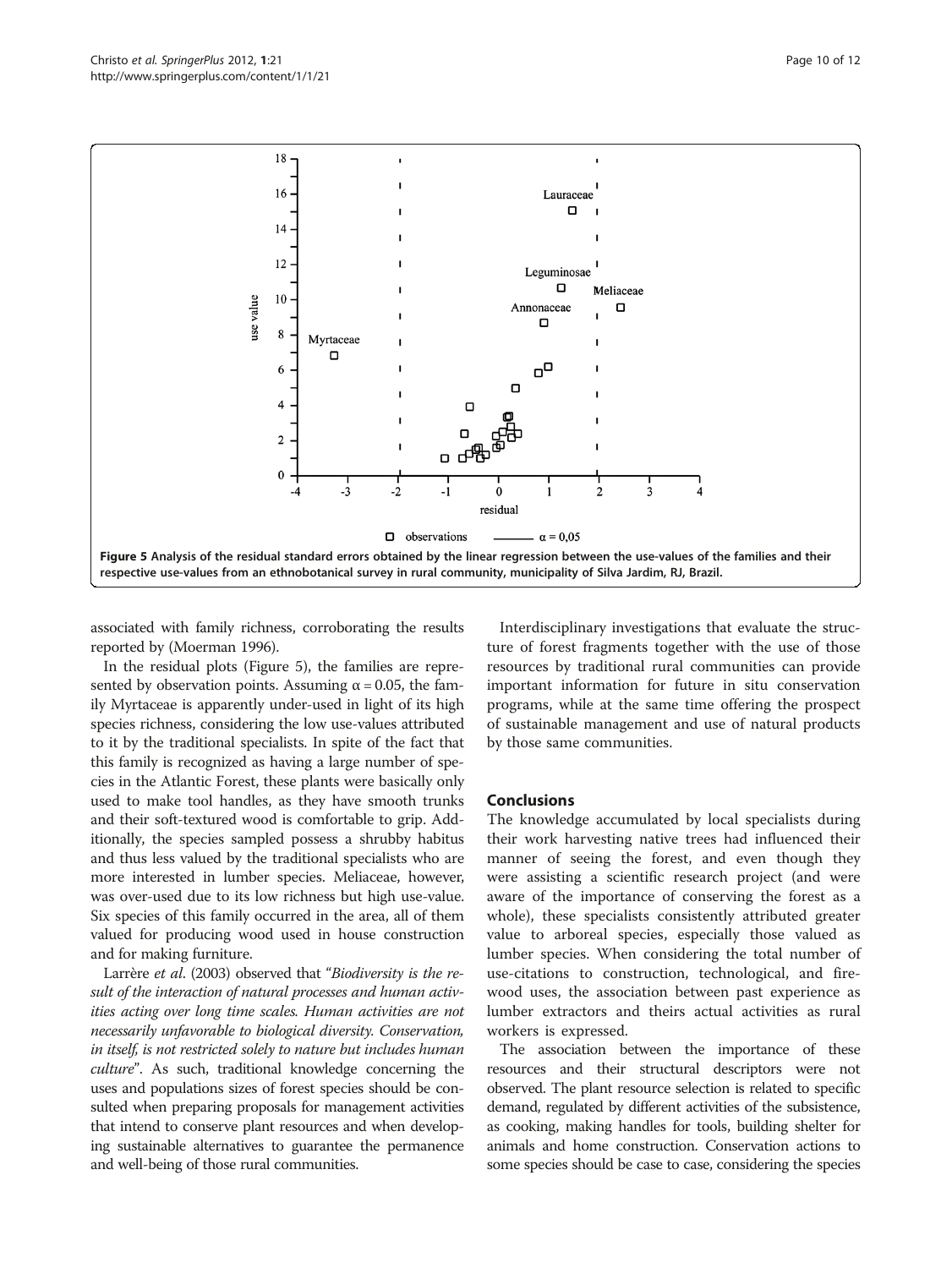<span id="page-10-0"></span>density, geographic occurrence, reproduction, and importance as a plant resource.

The way of use and the demand on the forest resource by traditional people should be taken into consideration in conservation programs, considering the immediate dependence of rural workers on forest resources to benefit their agricultural products (e.g. mandioc flour), as well as for their constructions. A survey about forest plant species conservation should be individually made for each useful species, also considering their distribution patterns in nature.

#### Competing interests

The authors declare that they have no competing interests.

#### Authors' contibutions

AGC, RRGB, ALP had planned and designed the theoretical and field research; AGC carried out the fieldwork; AGC, RRGB, FAPS, and ALP had made the taxonomic identification of plant families and species; AGC and AGS had run the statistical analysis; AGC, RRGB, AGS, and ALP draft the original manuscript; AGS revised the manuscript and was the responsable for corrections and final revision, as corresponding author. All authors read and approved the final manuscript.

## Authors' information

Ariane Luna Peixoto<sup>c</sup> <sup>d</sup>CNPq fellow

#### Acknowledgements

The authors would like to thank Escola Nacional of Botânica Tropical (ENBT/ JBRJ); PETROBRAS for financing the "Mata Atlantica" Program (JBRJ); A. T. Oliveira, A. Pintor, and J. A. Dias for their help with the field work; the CAPES for the Masters grant to the first author; to CNPq for the researcher grant of Ariane L. Peixoto; to FUNADESP for the researcher grant of Ary G. Silva; to the Poço das Antas Biological Reserve / IBAMA for their logistical support; the taxonomists A. Quinet, H. C. de Lima, J. F. A. Baumgratz, and M. C. Souza; the owners of the Santa Helena Farm for allowing us free access to the study site; Professor Sir GT. Prance for comments and suggestion, and to the biologist Roy Funch for the English version.

#### Author details

1 Jardim Botânico do Rio de Janeiro (JBRJ), Rua Pacheco Leão, 915, CEP 22.460-030, Rio de Janeiro, RJ, Brazil. <sup>2</sup>Pontifícia Universidade Católica do Rio de Janeiro (PUC-Rio), Ciências Biológicas, Rua Marquês de São Vicente, 225, Prédio Pe. Leonel Franca, 7 andar, CEP 22451-900, Rio de Janeiro, RJ, Brazil. <sup>3</sup>Universidade Vila Velha-ES (UVV), Rua Comissário José Dantas de Melo, 21, CEP: 29.102-770, Vila Velha, ES, Brazil.

#### Received: 14 July 2012 Accepted: 19 September 2012 Published: 28 September 2012

#### References

- Aguilar S, Condit R (2001) Use of native tree species by an hispanic community in Panama. Econ Bot 55(2):223–235
- Albuquerque UP (1999) La importancia de los estudios etnobiológicos para establecimiento de estrategias de manejo y conservación en las florestas tropicales. Biotemas 12(1):31–47
- Albuquerque UP, Araújo TAS, Ramos MA et al (2009) How ethnobotany can aid biodiversity conservation: reflections on investigations in the semi-arid region of NE Brazil. Biodivers Conserv 18:127–150
- Alexiades MN, Sheldon JW (eds) (1996) Selected guidelines for ethnobotanical research: a field manual. The New York Botanical Garden Press, New York
- Bremer B, Bremer K, Chase MW, Fay MF, Reveal JL, Soltis DE, Soltis PS, Stevens PF (2009) An update of the Angiosperm Phylogeny Group classification for the orders and families of flowering plants: APG III. Bot J Linn Soc 161:105–121
- Calderon AI, Angerhofer CK, Pezzuto JM et al (2000) Forest plot as a tool to demonstrate the pharmaceutical potential of plants in a tropical forest of Panama. Econ Bot 54(3):278–294
- Castelletti JCHM, Silva JMC, Tabarelli M et al (2003) Quanto ainda resta da Caatinga? Uma estimativa preliminar. In: Silva JMC, Tabarelli M, Fonseca MT (eds) (orgs) Biodiversidade da Caatinga: áreas e ações prioritárias para a conservação. Ministério do Meio Ambiente: Universidade Federal de Pernambuco, Brasília, pp 92–100
- Chalmers N, Fabricius C (2007) Expert and generalist local knowledge about land-cover change on South Africa's Wild Coast: can local ecological knowledge add value to science? Ecol Soc 12(1):10
- Chazdon RL, Coe FG (1999) Ethnobotany of woody species in second-growth, old-groth, and selectively logged forest of Northeastern Costa Rica. Conserv Biol 13(6):1312–1322
- Christo AG, Guedes-Bruni RR, Fonseca-Kruel VS (2006) Uso de recursos vegetais em comunidades rurais limítrofes à Reserva Biológica de Poço das Antas, Silva Jardim, Rio de Janeiro: estudo de caso na Gleba Aldeia Velha. Rodriguesia 57(3):519–542
- Christo AG, Guedes-Bruni RR, Sobrinho FAP et al (2009) Structure of the shrub-arboreal component of an Atlantic Forest fragment on a hillock on the central lowland of Rio de Janeiro, Brazil. Interciencia 34(4):232–239
- Cundill GNR, Fabricius C, Marti N (2005) Foghorns to the future: using knowledge and transdisciplinarity to navigate complex systems. Ecol Soc 10(2):8
- Cunha LVFC, Albuquerque UP (2006) Quantitative ethnobotany in na Atlantic Forest Fragment of Northeastern Brazil - implications to conservation. Environ Monit Assess 114:1–25
- Dean W (1996) A ferro e fogo: a história e a devastação da Mata Atlântica Brasileira. Companhia das Letras, São Paulo
- Donovan D, Puri R (2004) Learning from traditional knowledge of non-timber forest products: Penan Benalui and the autecology of Aquilaria in Indonesian Borneo. Ecol Soc 9(3):3
- Fundação SOS Mata Atlântica (2009) Atlas dos Remanescentes Florestais da Mata Atlântica período 2005 – 2008 Relatório parcial. [http://mapas.sosma.org.br/](http://mapas.sosma.org.br/site_media/download/atlas%20mata%20atlantica-relatorio2005-2008.pdf) [site\\_media/download/atlas%20mata%20atlantica-relatorio2005-2008.pdf.](http://mapas.sosma.org.br/site_media/download/atlas%20mata%20atlantica-relatorio2005-2008.pdf) Cited 13 sept 2009
- Lawrence WF (2010) Beyond island biogeography theory understanding habitat fragmentation in the real world. In: Losos JB, Ricklefs RE (eds) The Theory of Island Biogeography Revisited. Princeton University Press, Princeton, pp 214–236
- Galeano G (2000) Forest use at the Pacific Coast of Chocó, Colombia: a quantitative approach. Econ Bot 54(3):358–376
- Gross T, Johnston S, Barber CV (2005) A Convenção sobre Diversidade Biológica: entendendo e influenciando o processo. Instituto de Estudos Avançados das Nações Unidas. Ministério do Meio Ambiente, Brasília
- Guedes-Bruni RR, Quinet A, Barros CF et al (2000) 500 Anos de Mata Atlântica. Instituto de Pesquisas Jardim Botânico do Rio de Janeiro, Rio de Janeiro, CD-ROM
- Guedes-Bruni RR, Silva AG, Mantovani W (2009) Rare canopy species in communities within the Atlantic Coastal Forest in Rio de Janeiro State, Brazil. Biodivers Conserv 18:387–403
- Larrère R, Lepart J, Marty J et al (2003) École thematique du CNRS: Biodiversité: quelles interactions entre sciences de la vie et sciences de l'homme et de la société? Natures Sciences Sociétés 11:304–314
- Lima HC, Pessoa SVA, Guedes-Bruni RR et al (2006) Caracterização fisionômicoflorística e mapeamento da vegetação da Reserva Biológica de Poço das Antas, Silva Jardim, Rio de Janeiro, Brasil. Rodriguesia 57(3):369–389
- Mittermeier RA, Fonseca GAB, Rylands AB et al (2005) A brief history of biodiversity conservation in Brazil. Conserv Biol 19:601–607
- Moerman DE (1996) An analysis of the food plants and drug plants of native North America. J Ethnopharmacol 52:1–22
- Phillips OL, Gentry AH (1993a) The useful plants of Tambopata, Peru: I. Statistical hypotheses tests with a new quantitative technique. Econ Bot 47(1):15–32
- Phillips OL, Gentry AH (1993b) The useful plants of Tambopata, Peru: II. Additional hypotheses testing in quantitative ethnobotany. Econ Bot 47(1):33–43
- Phillips OL, Gentry AH, Reynel C et al (1994) Quantitative ethnobotany and amazonian conservation. Conserv Biol 8(1):225–248
- Piñedo-Vásquez M, Zarín D, Jipp P et al (1990) Use-Values of tree species in a communal forest reserve in Northeast Peru. Conserv Biol 4(4):405–416
- Prance GT, Boom BM, Baleé W et al (1987) Quantitative ethnobotany and the case for conservation in Amazonia. Conserv Biol 1(4):296–310
- Soler-Alarcón JG, Peixoto AL (2008) Use of terra firme forest by Caicubi caboclos, middle Rio Negro, Amazonas, Brazil: a quantitative study. Econ Bot 62(1):60–73